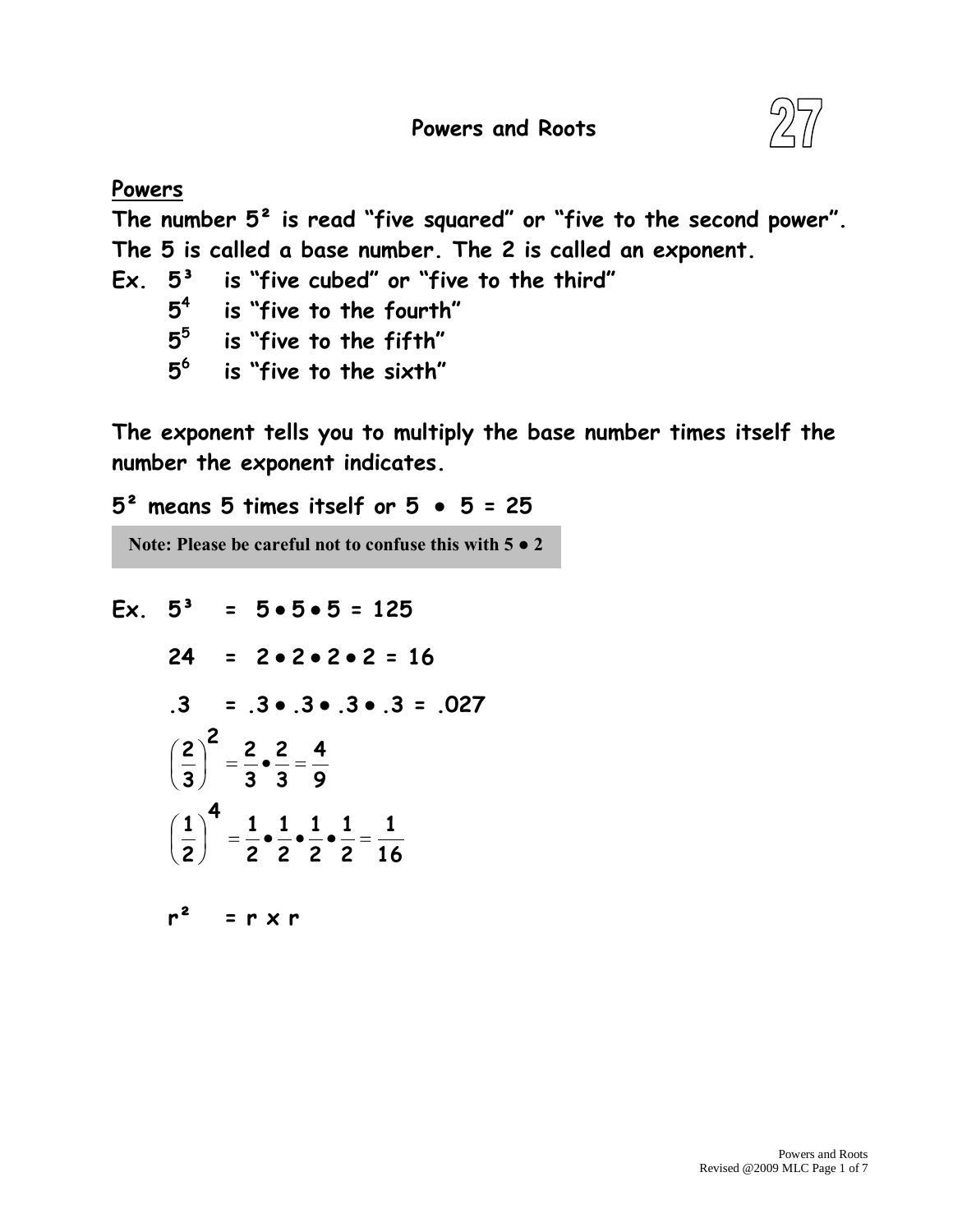## **Square Roots**

**The mathematical symbol for square root is** 

**To find the square root of 25 look for a number that when multiplied by itself will result in 25. Therefore the square root of 25 is 5 because 5 x 5 is 25. 25 5**

**Ex**.  $\sqrt{16} = 4$   $\sqrt{9} = 3$   $\sqrt{4} = 2$   $\sqrt{100} = 10$   $\sqrt{49} = 7$ 

**All of these numbers are called "perfect squares" because there is one whole number (integer) that is the result of finding the square root.**

**What if you wanted to find the square root of 13? We suggest you use your calculator. Depending on the make and model**  of your calculator, you may have to press the  $\sqrt{ }$  symbol first then the number or the number first then the  $\sqrt{\phantom{a}}$  symbol.

Ex. 
$$
\sqrt{13} = 3.60551275
$$
  $\sqrt{37} = 6.08276253$   
\n $\sqrt{8} = 2.828427125$   $\sqrt{325} = 18.02775638$   
\nNote: Be aware of rounding instructions when you solve a square root.

**There is a method for finding non-perfect square roots that you can find in the MLC (KC-6). You decide if it's worth your time.**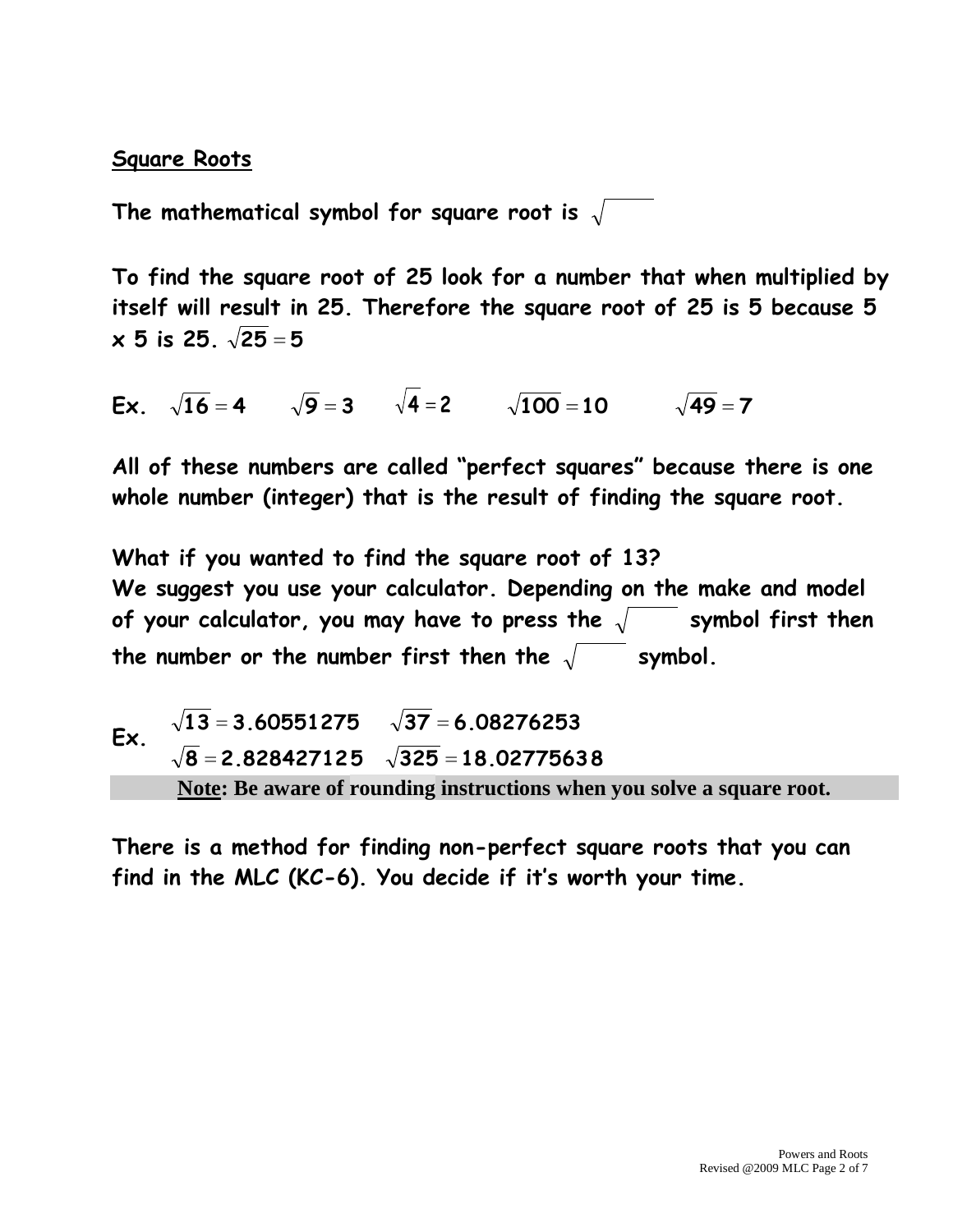## **Powers and Roots Practice**

| 1.23 <sup>2</sup>                                | 2. $\frac{1}{3}$                                     | 3. $5^2 + 4^3$       |
|--------------------------------------------------|------------------------------------------------------|----------------------|
| 4. $3^4 + 2^2$                                   | $5. 1^3$                                             | 6. $\frac{2^2}{4^2}$ |
| 7. 05 <sup>3</sup>                               | 8. $\frac{(.15)^2}{(.5)^2}$                          | 9. $1^{23}$          |
| 10. $\frac{3^3-2^1}{2^2} \times \frac{2^3}{5^2}$ | 11. $\sqrt{16}$                                      | 12. $\sqrt{25}$      |
| 13. $\sqrt{49}$                                  | 14. $\sqrt{649}$                                     | 15. $\sqrt{979}$     |
| 16. $\sqrt{581.54}$                              | 17. $\sqrt{631}$                                     | 18. $\sqrt{.064}$    |
|                                                  | 19. The square root of 25 is ______________________. |                      |
|                                                  | 20. Four squared minus 2 cubed is _______________.   |                      |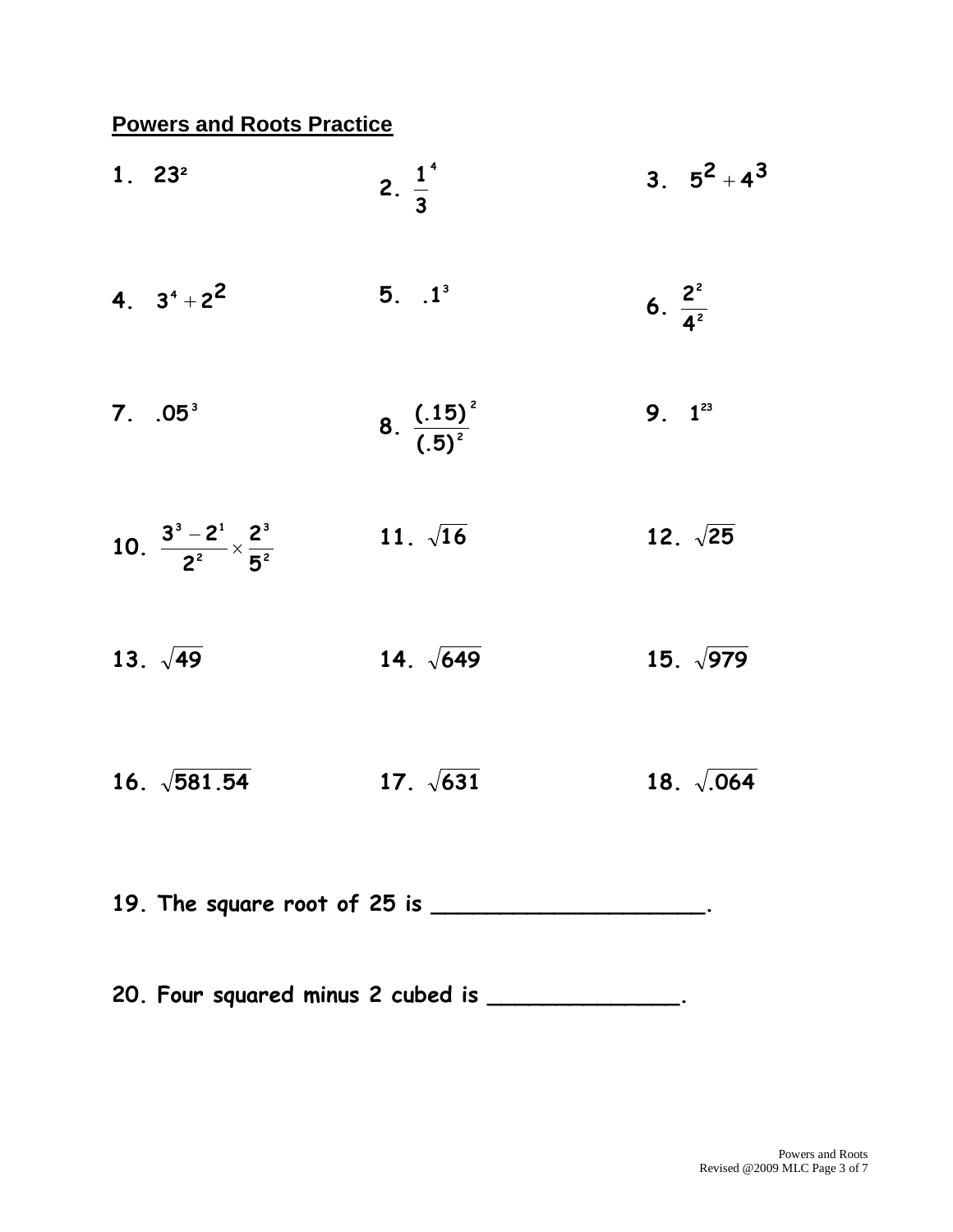| 21.6 <sup>8</sup>                                           | $22.5^3$            | 23. $.12^3$          |
|-------------------------------------------------------------|---------------------|----------------------|
| 24. $5^2 + 2^2$                                             | 25. 13 <sup>2</sup> | 26. $4^5 \times 2^1$ |
| 27. $\frac{(.12)^3}{1^4}$                                   | 28. $\frac{3^4}{8}$ | 29. $(10^2)^4$       |
| 30. $\frac{4^{2}-3^{2}}{3^{3}} \times \frac{4^{3}}{56^{1}}$ | 31. $\frac{4^2}{6}$ | 32. $.46^2$          |
| 33. $\sqrt{32}$                                             | 34. $\sqrt{12}$     | 35. $\sqrt{198}$     |
| 36. $\sqrt{78}$                                             | 37. $\sqrt{144}$    | 38. $\sqrt{652}$     |
| 39. One fourth cubed is ____                                |                     |                      |

**40. Half of the square root of 36 is \_\_\_\_\_\_\_\_\_\_\_\_\_\_.**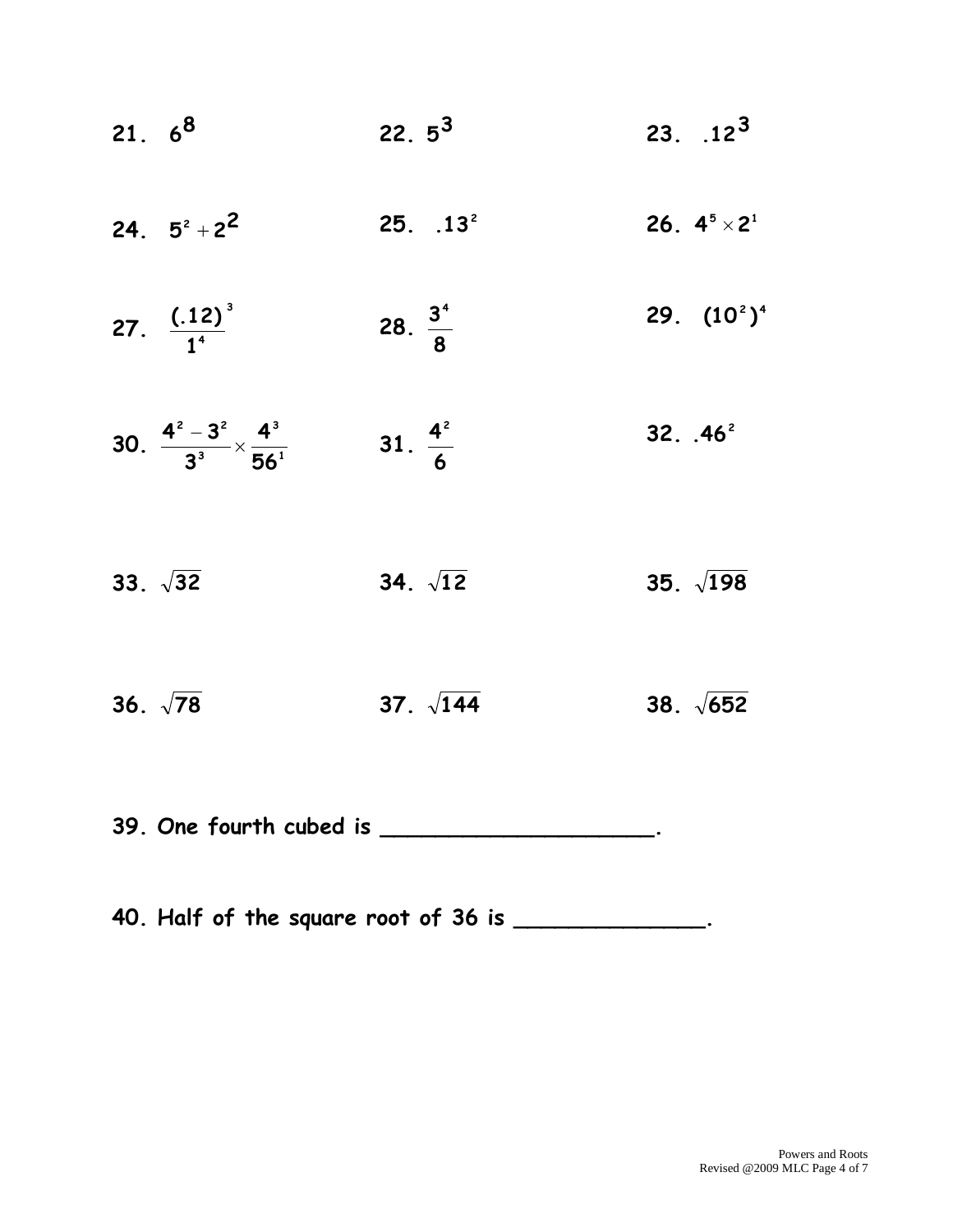| 41. $4^5$                                        | 42. $18^2$                       | 43. $.92$           |
|--------------------------------------------------|----------------------------------|---------------------|
| 44. $3^3 + 2^5$                                  | 45. $.15^2$                      | 46. $\frac{2^2}{3}$ |
| 47. $7^2 \times 3^4$                             | 48. $(122)1$                     | 49. $6^2 - 2^3$     |
| 50. $\frac{3^2-4^1}{5^2} \times \frac{5^2}{2^3}$ | 51. $\frac{(.14)^{2}}{(.4)^{3}}$ | 52. $\frac{8^2}{4}$ |
| 53. $\sqrt{69}$                                  | 54. $\sqrt{56}$                  | 55. $\sqrt{190}$    |
| 56. $\sqrt{12}$                                  | 57. $\sqrt{784}$                 | 58. $\sqrt{982}$    |
| 59. Eight to the fourth power is _               |                                  |                     |

**60. Three to the fifth power multiplied by six is \_\_\_\_\_\_\_\_\_\_\_\_\_\_.**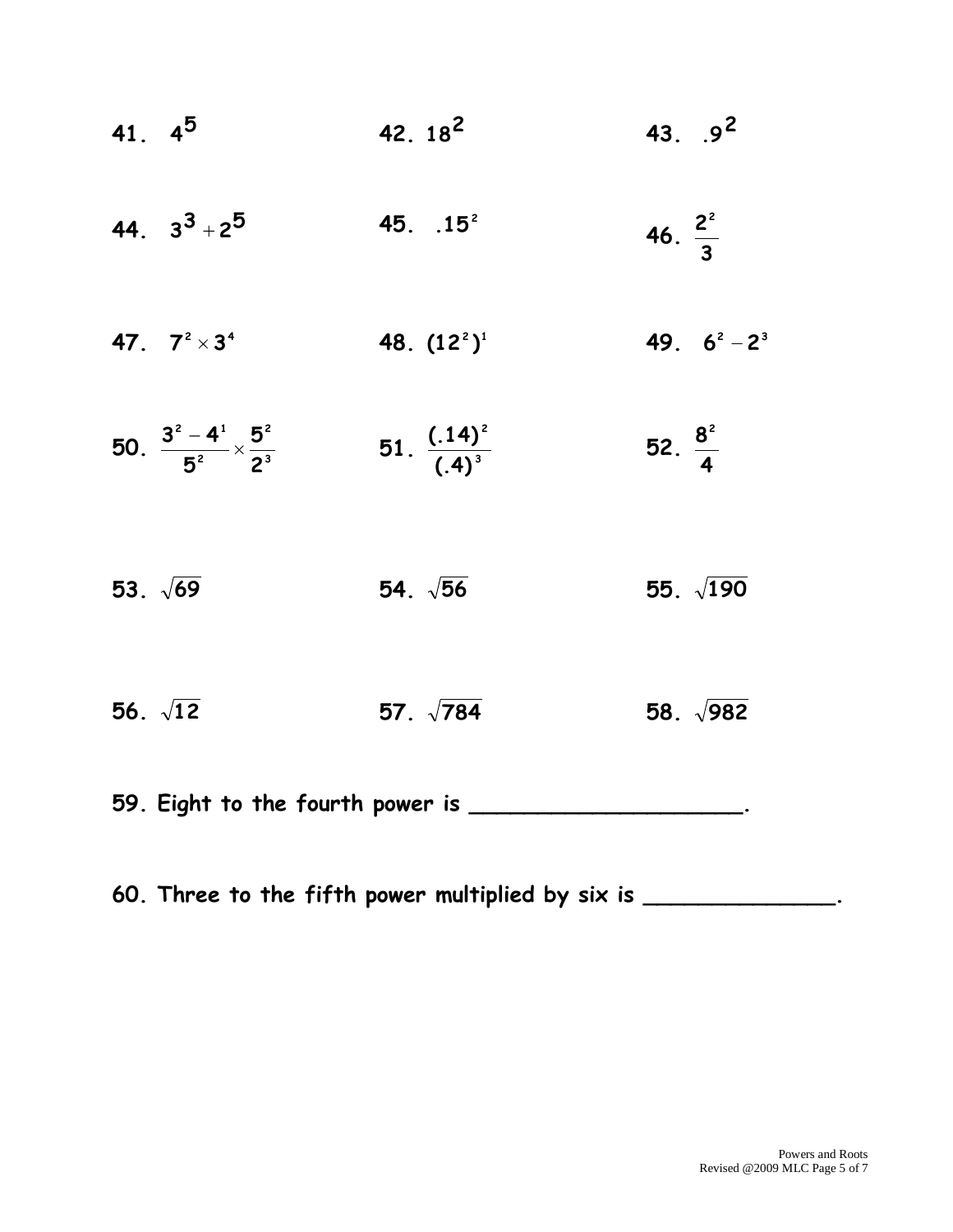|           | 61. $(.23)^2$                                  | $62.67^2$             | $63.12^2$                |
|-----------|------------------------------------------------|-----------------------|--------------------------|
|           | 64. $4^{2} \times 7^{2}$                       | 65. .019 <sup>3</sup> | 66. $\frac{1}{7}$        |
| $67. 8^3$ |                                                | 68. $2^8 + 5^4$       | 69. $\frac{3^5}{6}$      |
|           | 70. $\frac{6^3-4^3}{2} \times \frac{9^2}{3^3}$ | 71. $(11^2)^4$        | 72. .000006 <sup>2</sup> |
|           | 73. $\sqrt{985}$                               | 74. $\sqrt{78}$       | 75. $\sqrt{0.00008}$     |
|           | 76. $\sqrt{9.89}$                              | 77. $\sqrt{27.89}$    | 78. $\sqrt{9104.6}$      |
|           | 79. Three cubed to the fourth power is _       |                       |                          |

**80. Five squared plus three cubed is \_\_\_\_\_\_\_\_\_\_\_\_\_\_.**